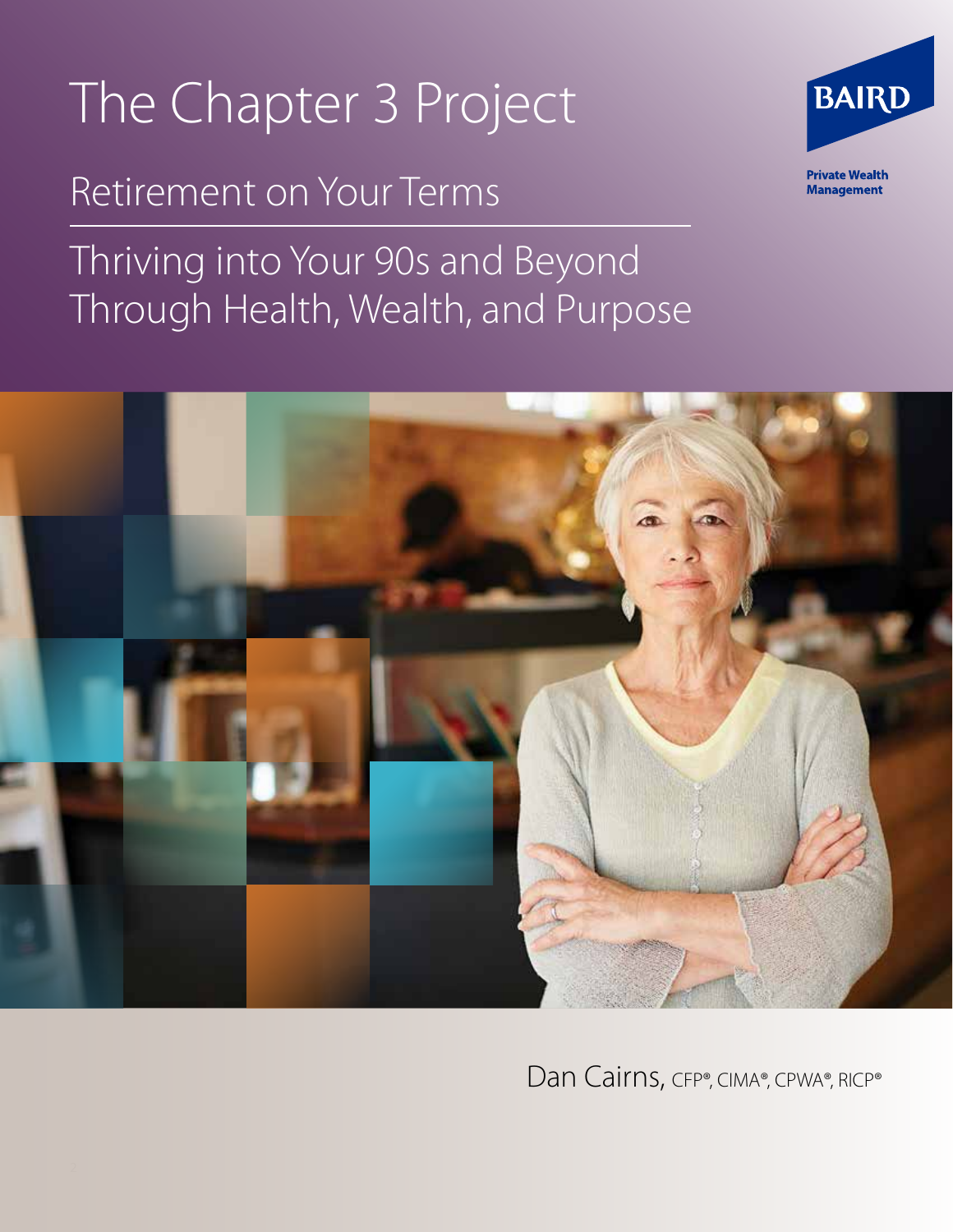## Living Life on Your Terms: Thriving into Your 90s and Beyond



**"I'm living life on MY terms!"**

**That is a popular and oft-quoted position, but what does it really mean? How is it accomplished? Is it merely a wish one hopes will become a reality, or is there more to it than that?1**

**With this report, I am introducing a project that will explore the concept and hopefully cause you to view life in a different light, as a narrative written in Chapters—guided by your own vision of what your life could be.**

**This holistic approach to life is primarily addressed to individuals who are nearing retirement or who are currently retired.2 It may also resonate with younger people who know and care about retirement-minded people.**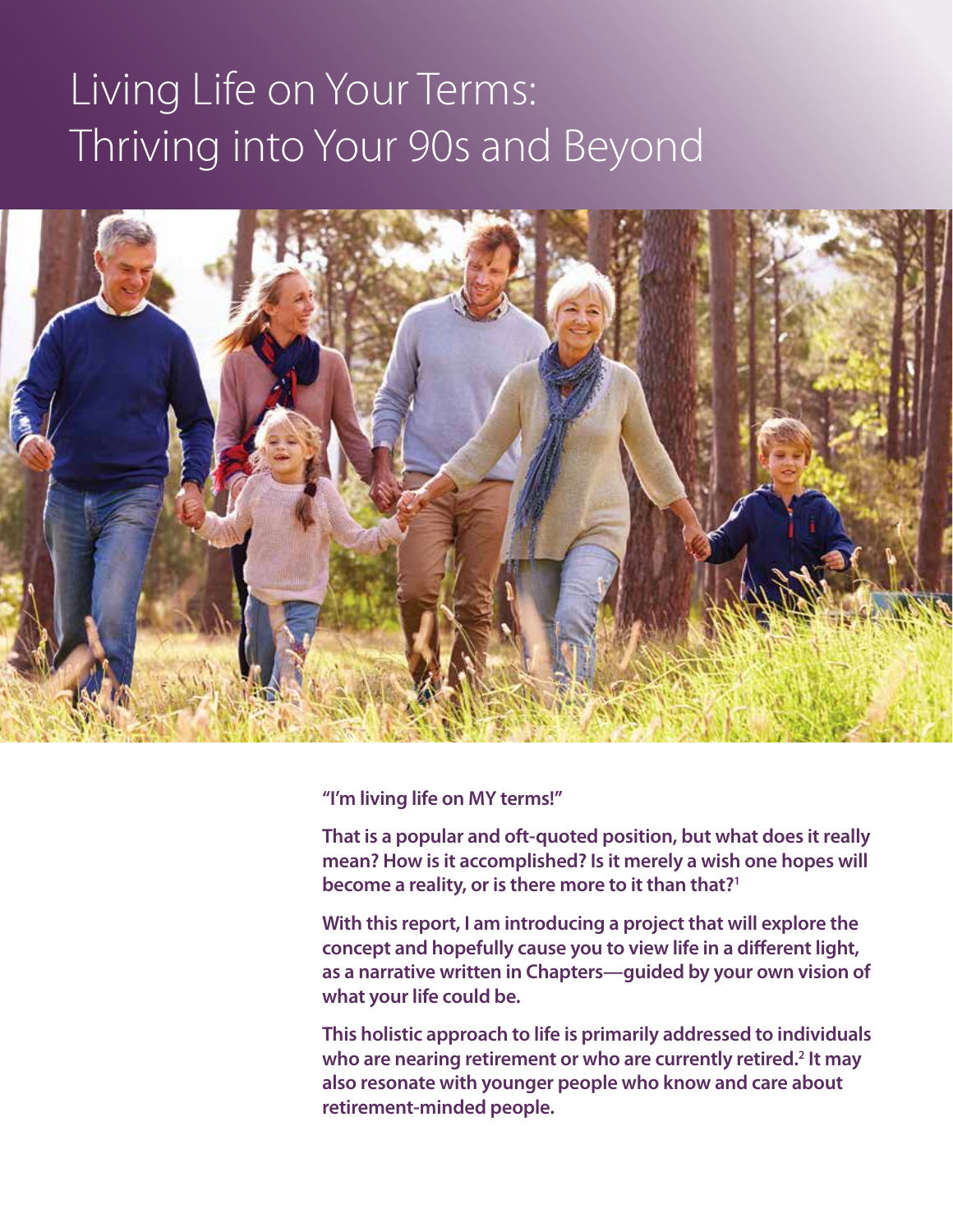SINCE 1980, I HAVE OPERATED a wealth management practice that began in Chicago and migrated to California a few years later.<sup>3</sup> In my practice I have had personal relationships with hundreds of clients, many of those relationships spanning decades. Because most of my clients have been either retired or preparing for retirement, I have had the opportunity to observe and discern best practices in this area over the years.

In his book, *The Seven Habits of Highly Effective People*, Stephen Covey recommends beginning any significant undertaking with, "the end in mind." This end in mind can be described as a vision to which you hope to contribute in some meaningful way. It can also be understood as the *why* that motivates your actions. I'll describe my personal vision as an "Intentionally Engaged Community." I think a community inspired by conscience is far more vibrant than one compelled by legislation.

If we consider personal vision as the *why*, as the potential future that we hope to help bring about, then the *what, what we actively do to help* manifest our vision might be called *purpose*. I believe each of us is gifted with a unique mission or purpose in life to offer our communities. Retirees are especially qualified and wellpositioned to engage in the pursuit of their own unique purpose for this stage of their life, the stage I call Chapter 3. They are well-positioned because retirees have important resources: time, talent, and treasure. They have the time—they have likely launched their children into their own adult lives. Second, they have the talent—they possess a career's worth of knowledge and expertise. Third, they have the treasure—they have achieved a level of financial independence to no longer work for money.

I use the term Chapter 3 because I view life to be a story that unfolds over three distinct periods of time, three distinct chapters. Chapter 1 covers our learning and formative years that serve as the foundation for who we will become as a person. The objective of Chapter 1 is to gain an understanding of how the world works so we can make informed decisions regarding the direction of our life. During this time we get an idea of where our interests and skills lie. People have different experiences in Chapter 1, some more challenging than others, but, by and large, most people successfully navigate this period of life.

Chapter 2 is comprised of our earning years. These years are characterized by building. We build careers and we build families. This chapter is significantly

*Each of us is gifted with a unique mission or purpose in life to offer our communities. Retirees are especially qualified and wellpositioned to engage in the pursuit of their own unique purpose for this stage of their life, the stage I call Chapter 3.*



Life is a story that unfolds over three distinct periods of time, three distinct chapters.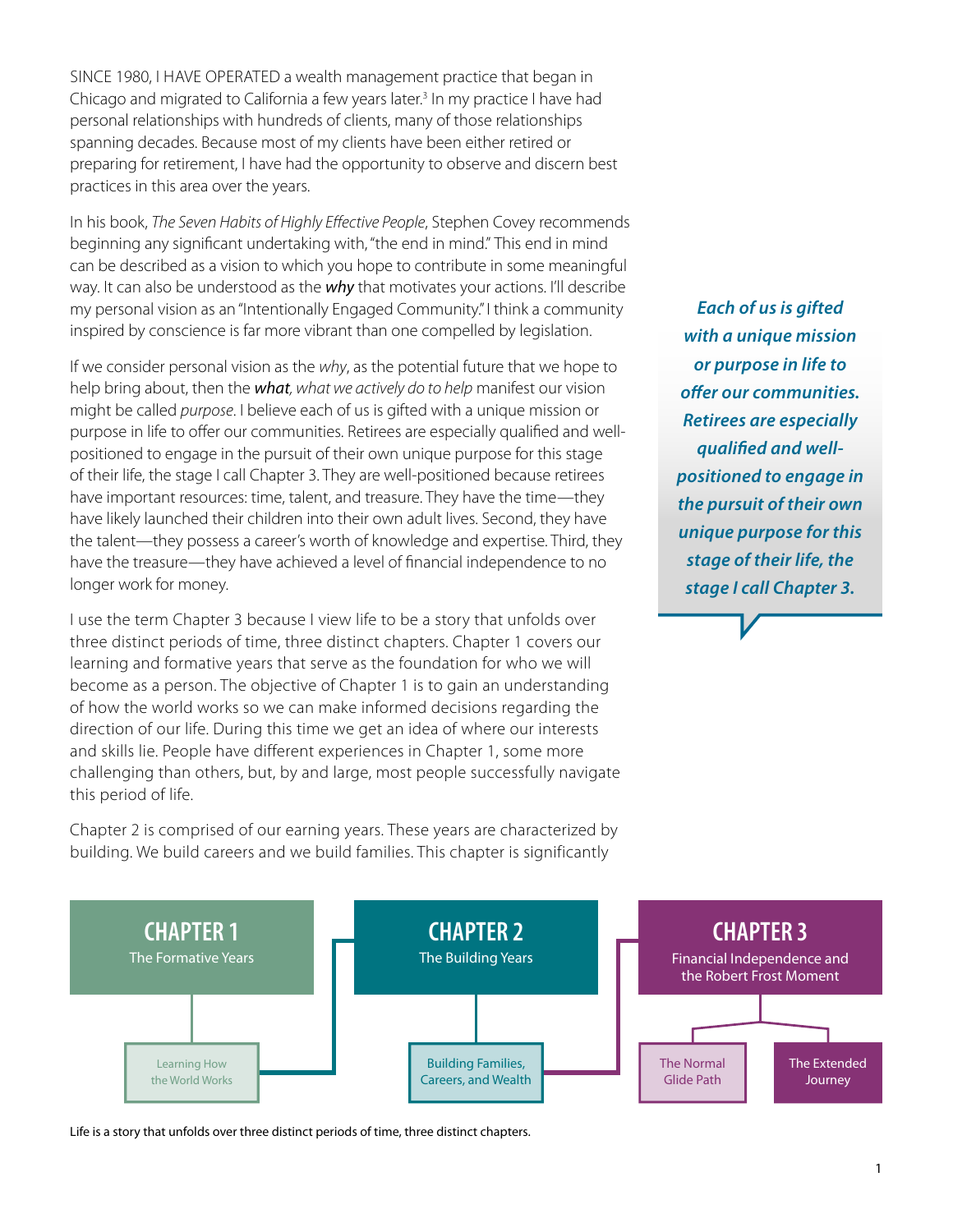

more complex than the previous. The number of relationships in our life grows considerably, each bringing different responsibilities. We must make an effort to weigh and balance these relationships appropriately because if we don't bad things happen—we can lose our job, we can lose our family, we can lose our health. Our life experience shows that Chapter 2 is met with varying degrees of success.

Chapter 3 is a wild card; it involves the concept of retirement. Most Americans are inadequately prepared for retirement, and I don't mean simply from a financial point of view. It's possible that this general lack of preparedness may be due to a poor understanding of the concept. Retirement is a common term in our cultural lexicon but is one without clear definition. This makes sense as retirement is a social construct rather than a tangible reality.<sup>4</sup>

Otto von Bismarck, the first Chancellor of the German Empire, is generally credited with establishing government pensions in the late 19th century.<sup>5</sup> Prior to that time, most people quite literally worked until they died. When public pensions were first established the intent was to alleviate the problem of poor elderly people with no ability to provide for themselves.

In the United States, Social Security was absolutely not intended to provide decades of leisure activity on the government's dime. In fact, the math of Social Security has drastically changed, and it hasn't been in favor of the government's checkbook. When Social Security was established in 1935, the eligibility age was 65. Life expectancy for the average American at that time was 61; for American men it was 58. When Social Security first came out, the average person never received any benefit at all—because they were dead. However, in less than a century the average length of retirement in America has increased from a handful of years to a handful of decades. Over that time defining the concept of retirement has been like trying to hit a moving target, primarily because people need to find something to do over an ever increasing lifespan.

*Most Americans are inadequately prepared for retirement, and I don't mean simply from a financial point of view.*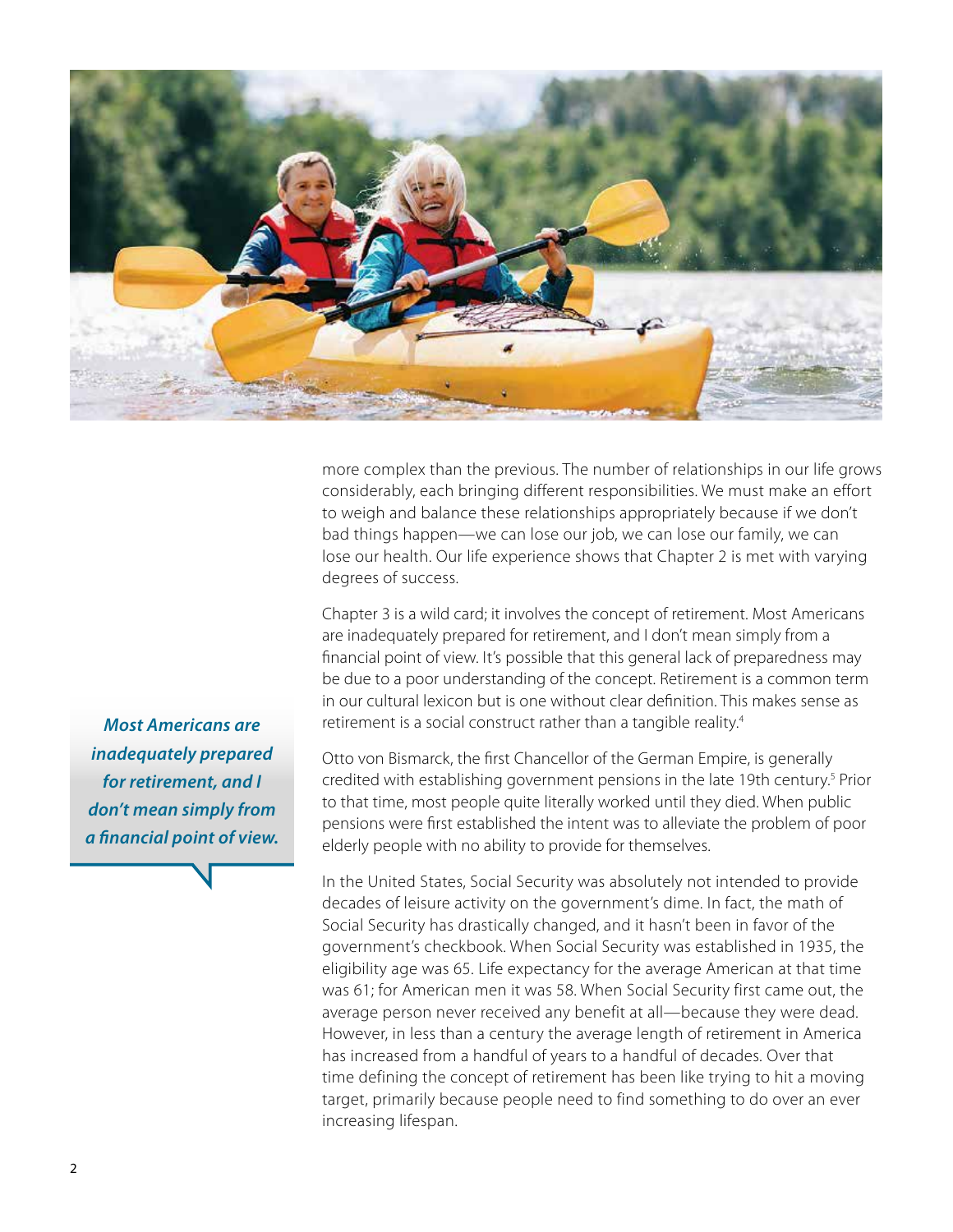#### Taking the Road Less Traveled—a key decision for retirement

I mentioned earlier my opportunity to work with hundreds of retirees over the last forty years. Some have flourished in retirement while others have languished. Those who flourish tend to live longer, more active lives. Sadly, I have seen far more languish than flourish. What accounts for the difference? I have a theory and my theory might be best illustrated with the aid of a well-known poem.

The theory is simple—we all have a "Robert Frost moment" as we consider retirement. What do I mean by that? I am referring to Frost's famous poem, *The Road Not Taken*, which has the memorable final stanza:

*I shall be telling this with a sigh Somewhere ages and ages hence: Two roads diverged in a wood, and I— I took the one less traveled by, And that has made all the difference.*

*The other road, The Extended Journey, shows we can not only survive into our 90s and beyond, but actually thrive during those years.* 

Frost is telling us that life is made up of choices, and those choices have consequences. I believe his assertion is certainly true when it comes to retirement.

The following graphic illustrates what I believe are the two diverging retirement roads:



Quality of health is registered on the vertical axis and age on the horizontal axis. This illustration is suggesting that our quality of health often remains fairly stable until we reach our fifties or sixties. At that point, lifestyle choices we have made over the years begin to show up. One road, The Normal Glide Path, depicts the average life expectancy of a sixty-five-year-old American. It shows a decline in the quality of health that begins even before average retirement age. Not long after retirement the quality of health along this glide path of a road has deteriorated to a point that affects our physical ability to engage in a variety of activities requiring energy and surefooted mobility. This deterioration is often the result of chronic conditions that are both avoidable and reversible, but it's never too late to make a change. I'll share my own story about making the decision to change a little further on. For the **Continent Conduct Conduct Conduct** Conduct Conduction of the extended Condity of health is registered on the vertical axis and age on the horizontation axis. This illustration is suggesting that our quality of hea

The other road, The Extended Journey, shows we can not only *survive* into our 90s and beyond, but actually *thrive* during those years. When the end-of-the-road finally comes it is a fairly short time frame rather than the slow and prolonged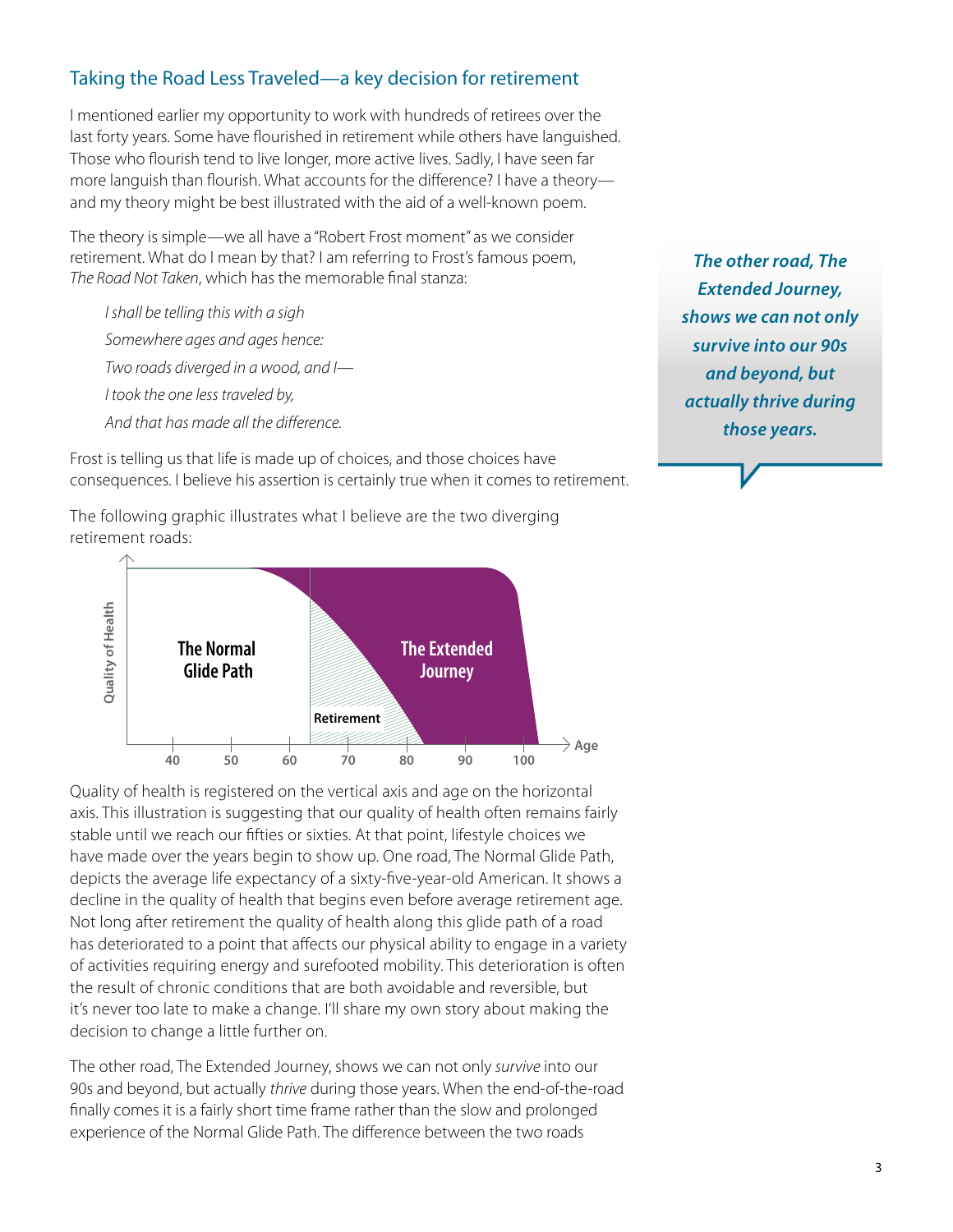

reflects the consequences of choices we have made throughout our lifetime. Fortunately, it is never too late to make choices that will have a positive impact on our ability to flourish in later years. This is great news because it will likely come as no surprise that while having this discussion with many clients over the last few years I have rarely had a client tell me they would prefer the Normal Glide Path over the extended journey (It amazes me that some people would prefer an earlier death over changing their lifestyle).



The other option, The Extended Journey approach, has at its root the idea that, "I no longer have to work…for money." It views financial independence as an opportunity to engage in those activities driven by passion rather than income potential. The definition of "work" under The Extended Journey approach is: the thing(s) you do to contribute your skills, experience, labor, and knowledge to society in some

meaningful way. Work becomes not only a source of identity but because it is a contribution to society it also becomes a source of meaning. Identity and meaning are two concepts central to the idea of flourishing in retirement; they are the fruit of purpose in life. A flourishing retirement, one lived on your terms, is one grounded in purpose. Discerning and pursuing your own unique purpose in life allows you to live your guiding principles, which is the very essence of life on your terms.

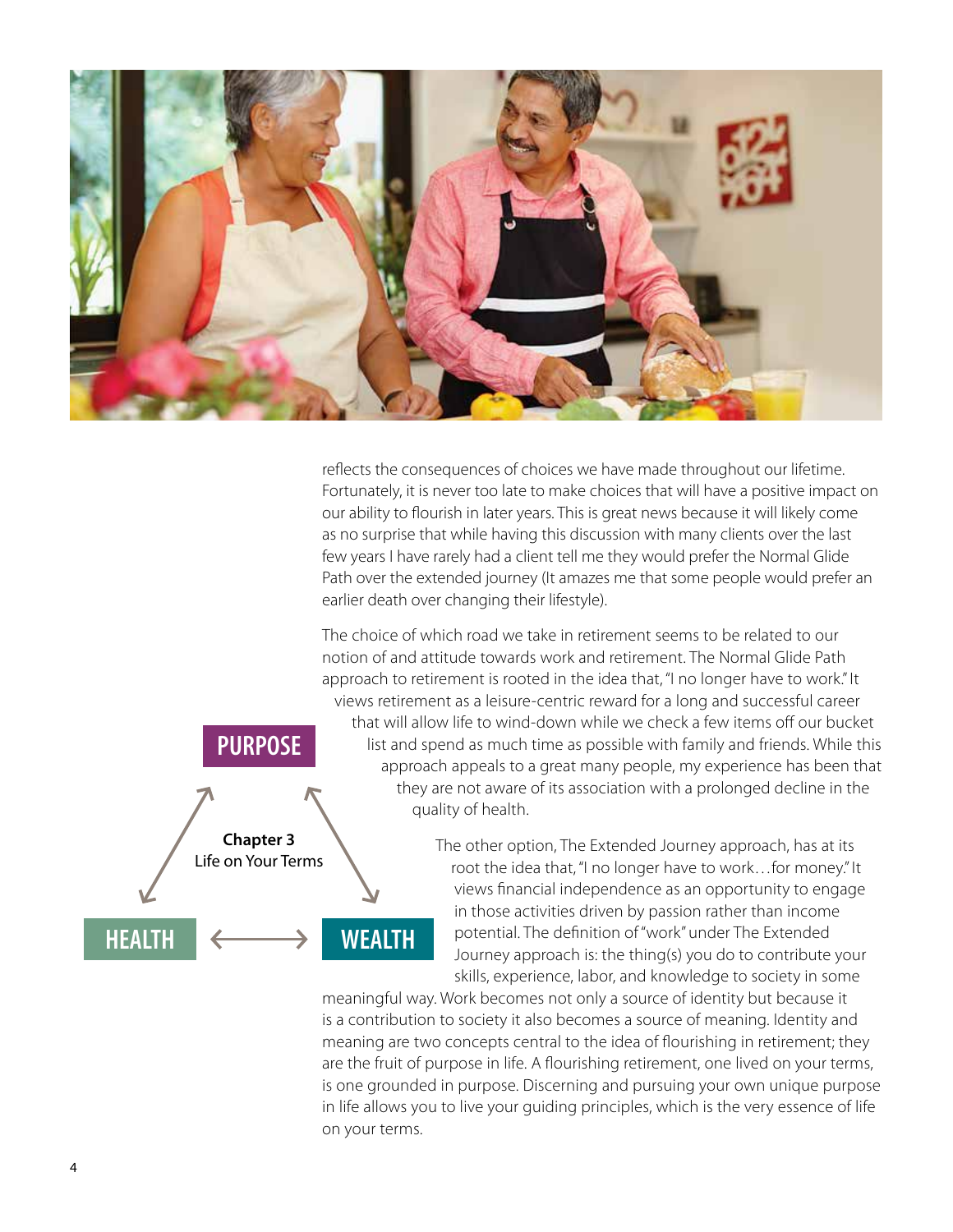The degree to which purpose may be pursued is linked to available resources; two of the most noteworthy are health and wealth. I believe living Chapter 3 on your terms requires the triad of health, wealth, and purpose. I originally presented the concept as a pyramid with purpose at the apex until a client exclaimed, "Hey, if you turn that on its side, purpose becomes the tip of the spear!" I like that idea because while purpose is indeed the tip of the spear, it receives its inertia from both health and wealth.

#### How Lifestyle Choices Impact Health

Health is a necessary resource for obvious reasons but is currently under assault in the United States and the entire developed world, especially for those over age 60. According to the Center for Disease Control and Prevention, over 60% of Americans in this age group manage two or more chronic conditions.<sup>6</sup> Chronic diseases are defined broadly as conditions that last one year or more and require ongoing medical attention or limit activities of daily living or both. Chronic diseases such as heart disease, cancer, and diabetes are the leading causes of death and disability in the United States. They are also leading drivers of the nation's \$3.5 trillion bill in annual health care costs.<sup>7</sup> The majority of chronic conditions develop as the result of lifestyle choices. The single largest contributor to the onset of chronic disease is what I refer to as the S.A.D. truth: the Standard American Diet. Changes in lifestyle can not only prevent many chronic conditions, but also reverse them.<sup>8</sup>

Let me share my personal experience. A few years ago I was diagnosed with prediabetes. I was also diagnosed with abnormally high blood cholesterol and developed a case of gout. All three conditions shared two things in common:

- Each condition resulted from my diet, and
- Each condition was treated with a different permanent prescription medication.

Apparently I was to become a customer of Big Pharma, for life, and "manage" my chronic diseases through medication rather than cure them; my conditions wouldn't get any worse, but they wouldn't get any better either. For a small handful of years that was the approach I adopted…until a few things happened. Over a period of just seven months I lost three close friends to chronic disease—two to diabetes related strokes and one to aggressive brain cancer. One of my three friends had been retired for a grand total of four months while the other two never reached retirement age. In addition, my father-in-law developed a severe case of dementia (also a chronic condition) which required moving him to a memory-care facility. Observing his experience convinced me to do whatever necessary to avoid following him down that path. Dementia is a frightening disease, not only for the person experiencing it, but also for loved ones who share in the experience. That dementia is oftentimes an avoidable chronic condition makes the thought of its consequences even more disturbing.<sup>9</sup>

Collectively, these incidents caused me to reassess the "strategy" of managing my chronic diseases and instead seek one that would reverse and eliminate them. That search led me to understand my lifestyle caused my conditions so reversing them would require changing my lifestyle. I chose to make changes and in less than a year lost 75 pounds and reversed all three of my conditions. I now take no medications.<sup>10</sup>

*The single largest contributor to the onset of chronic disease is what I refer to as the S.A.D. truth: the Standard American Diet. Changes in lifestyle can not only prevent many chronic conditions, but also reverse them.*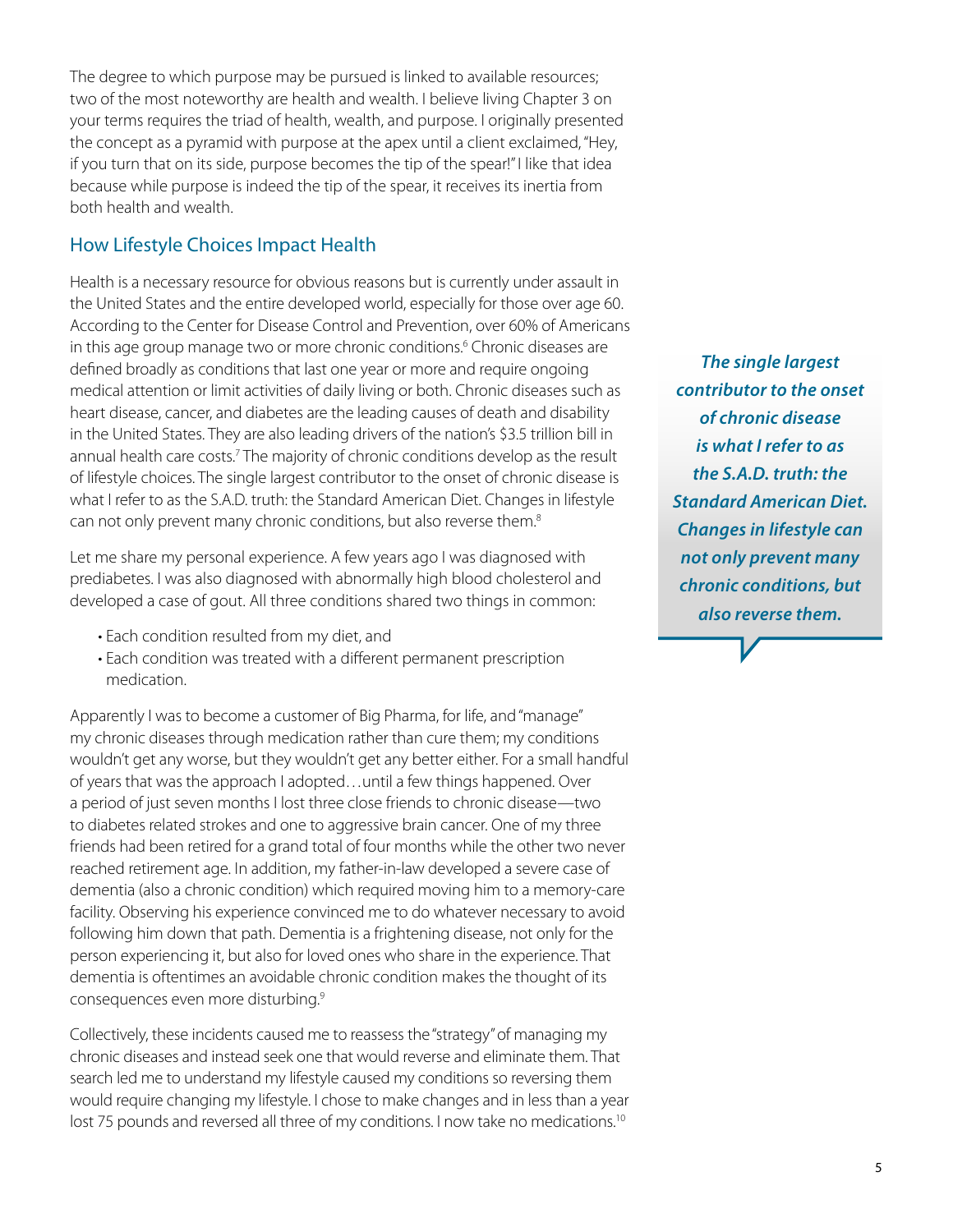

While I find health the *primary* resource in the pursuit of purpose, it is important for me to point out I am no medical professional. I'm investigating various topics for my own health and passing on the best insights I find. If my vision of an intentionally engaged community is going to materialize it will be through a community more aware of, and engaged in, caring for its own health. In future posts on the topic of health I will take a deeper dive into the areas of nutrition, exercise, stress management, restorative sleep, as well as both intellectual and social engagement. But for now I would like to move onto the next important ingredient in the pursuit of purpose: wealth.

#### Wealth Is an Avenue to the Possible

The idea of thriving into your 90s and beyond prompts a reasonable question: How will this extended, active life be financed? Will your accumulated wealth be enough to provide for both financial security on one hand, and the freedom of spontaneous choice on the other? These questions are prompted by a phenomenon known as *financial anxiety*, which is somewhat of a two-sided coin. Early in our adult life financial anxiety is quite high as we try to figure out how we are going to pay rent, buy groceries, keep the lights on, the heat running, and meet the demands of establishing a family. These growing obligations cause us to worry: *Will we ever make it?* However, as time goes by and we settle into our career we find that we are indeed capable of meeting all of these obligations, and so our financial anxiety lessens; we begin to think that if we can just keep things going, we're going to *"have it made!"*

Then a funny thing happens as we get into our forties and fifties. As we continue to advance in our careers we accumulate some assets, but as we begin to eye retirement off in the distance we don't get that *having it made* feeling. Instead, financial anxiety raises its ugly head once again and we wonder: *Will we get blindsided along the way?*

Questions begin to arise: What is our exposure to financial liability? What does increasing market volatility mean for our investment portfolio? What do proposed tax policy changes mean for our overall wealth? Will anything be left for our children? What can we do to help mitigate these risks?

*Instead, financial anxiety raises its ugly head once again and we wonder: Will we get blindsided along the way?*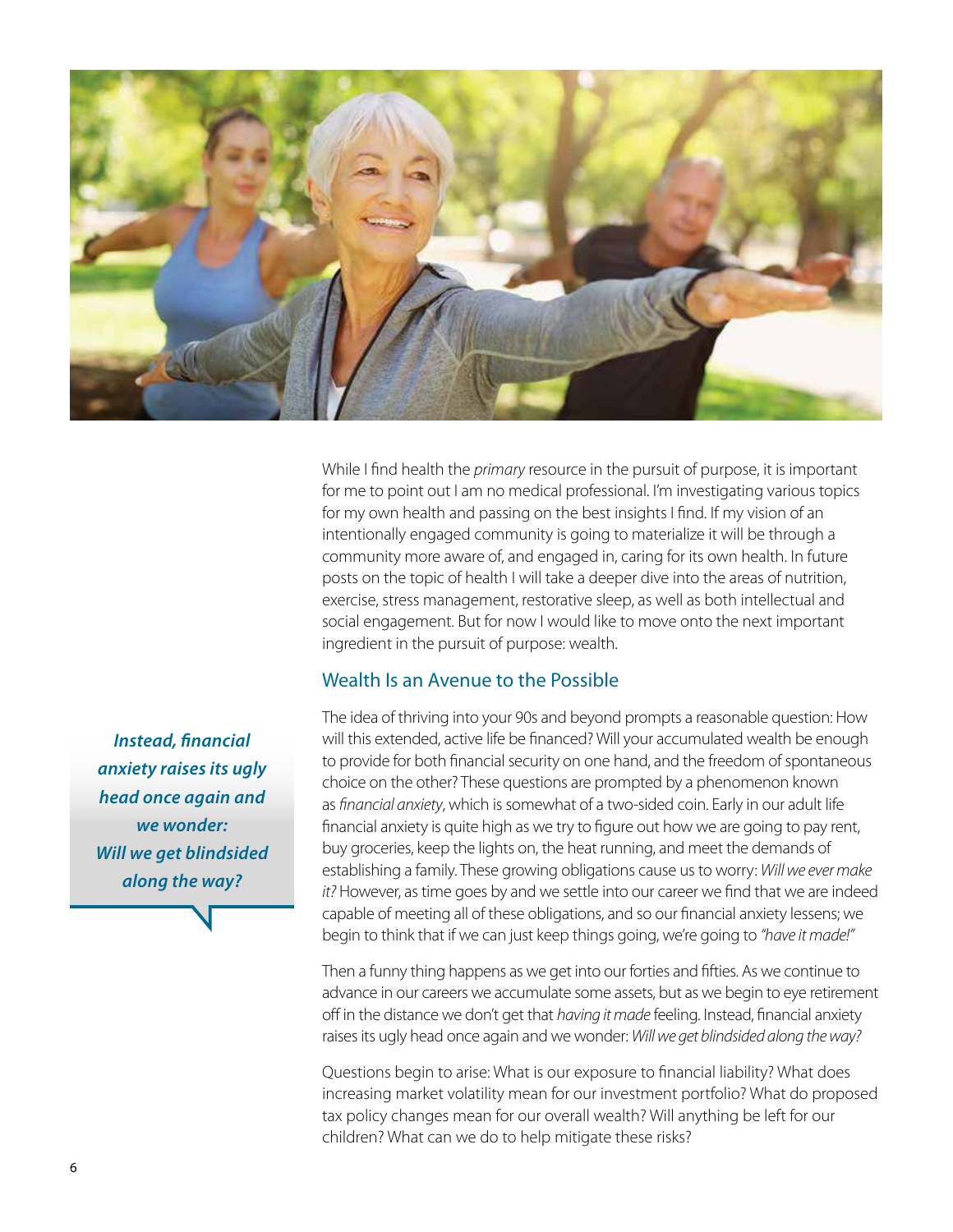

Financial anxiety is high early in life as we try to figure out how we are going to meet financial obligations and the demands of establishing a family. As time goes by we find that we are capable of meeting these obligations, and our financial anxiety lessens. But as we continue to advance in our careers and accumulate assets, we begin to eye retirement off in the distance and financial anxiety raises its ugly head once again; we wonder: Will we get blindsided along the way?

Wealth is a blessing for sure. It is an avenue to possibilities. But with it comes increasing complexity. As you build it you want to protect and utilize it both efficiently and effectively (the double Es). While it may seem there are just a few broad categories through which to utilize wealth: you can build it, preserve it, consume it, or distribute it; those broad categories can be subdivided into many different final ends. Determining efficient and effective paths to those varied ends is the role of wealth management, which is an umbrella term covering a variety of specialized functions which include: risk management, tax management, investment management, income planning, and legacy planning.

Due to the growing complexity of financial strategies, structures, and reporting requirements, the various functions of wealth management require professional attention. As you might guess, coordinating all these different professional activities is challenging. For an individual or family to attempt this means not only understanding what their unique needs are, but then finding professionals qualified to address those needs, who are willing to work in a collaborative fashion with the other specialized advisors involved, for a fair price; it also means shepherding the entire process. That is a tall order.

Because many people do not have the time, patience, or expertise required to pull that type of team together, and then manage it, they instead opt for a single institution professing to offer all needed services under the umbrella of one institution. In my opinion, this opens the door to significant conflicts of interest that can work to the detriment of the client. I have seen instances where there did not appear to be adequate checks and balances to protect the client. The institution may not point out areas where it does not provide the best service for the client's particular need in clear and easily understandable language.11

I believe a better solution is to find the independent advisors who embrace a holistic approach to serving their clients and are already working collaboratively on a number of cases sharing common characteristics with your own situation. As time passes and more clients discover that there are providers who can do this, the holistic service model is becoming the accepted standard in the financial services industry.<sup>12</sup> In future posts I will discuss the various specialties of wealth management in more detail as well as how to find a team of advisors capable of addressing your needs with independent, objective, unbiased advice.

*Health and Wealth can assist us in surviving into our 90s and beyond, but for a thriving life, we need purpose.*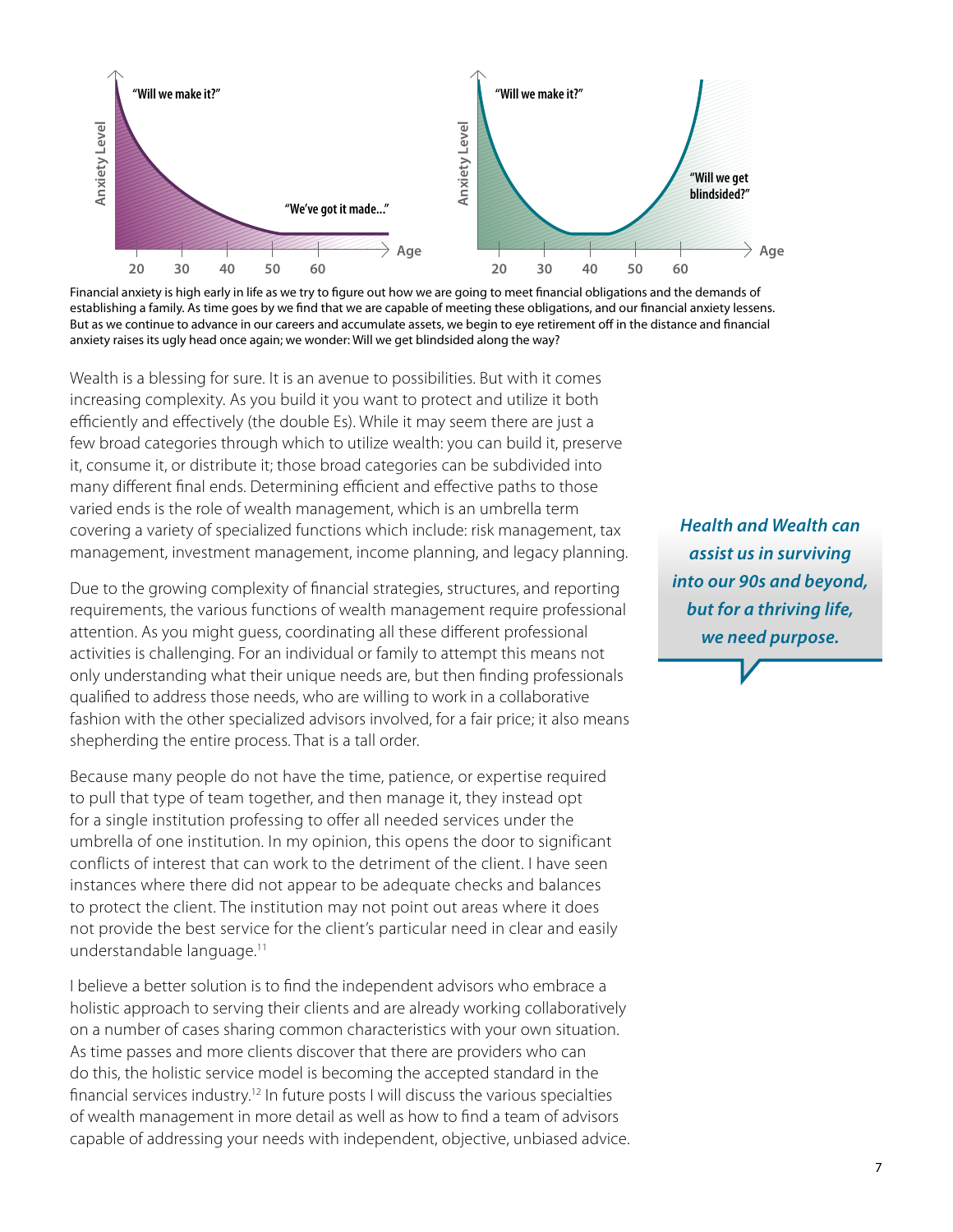

#### In Pursuit of Purpose

Health and Wealth are powerful resources, but they are means; neither of them being an end in itself. The worthy end to which I believe they are appropriate is the pursuit of purpose. Health and Wealth can assist us in surviving into our 90s and beyond, but for a thriving life, we need purpose. It only seems fair to ask for the proof behind that claim. Fortunately, what philosophy has proposed since the times of Ancient Greece, what faith traditions have taught for millennia, science now proves: a life of self-transcendent purpose leads to improved physiological and psychological well-being. In short, the pursuit of purpose makes us both healthier and happier.



So, if life purpose is so important, what is it? Where is it found? Purpose, while personal, is larger than yourself because it is offered for others. It is the pursuit of what you value most in life; it begins in choosing the principles by which to guide your life and, therefore, it is unique to everyone. It is also an organizing principle, a benchmark or compass of sorts against which to weigh decisions in your life: What decision makes the most sense considering your purpose? For an individual, purpose is comparable to the mission of an organization. A person's own unique life purpose lies in the confluence of their passions, their talents, and current needs within their community.13

My initial interest in the topic of meaning and purpose was sparked by Viktor Frankl's seminal book, *Man's Search for Meaning*. Frankl was a Jewish Austrian psychiatrist who spent years in the concentration camps of Nazi Germany, including both Dachau and Auschwitz. His experiences led to his development of Logotherapy, a concept based on the premise that the primary motivational force of an individual is to find

 meaning in life. Frankl observed that prisoners in the concentration camps who found meaning in their lives, even in light of suffering brutal treatment from camp guards, survived. For many the meaning and purpose that sustained them was the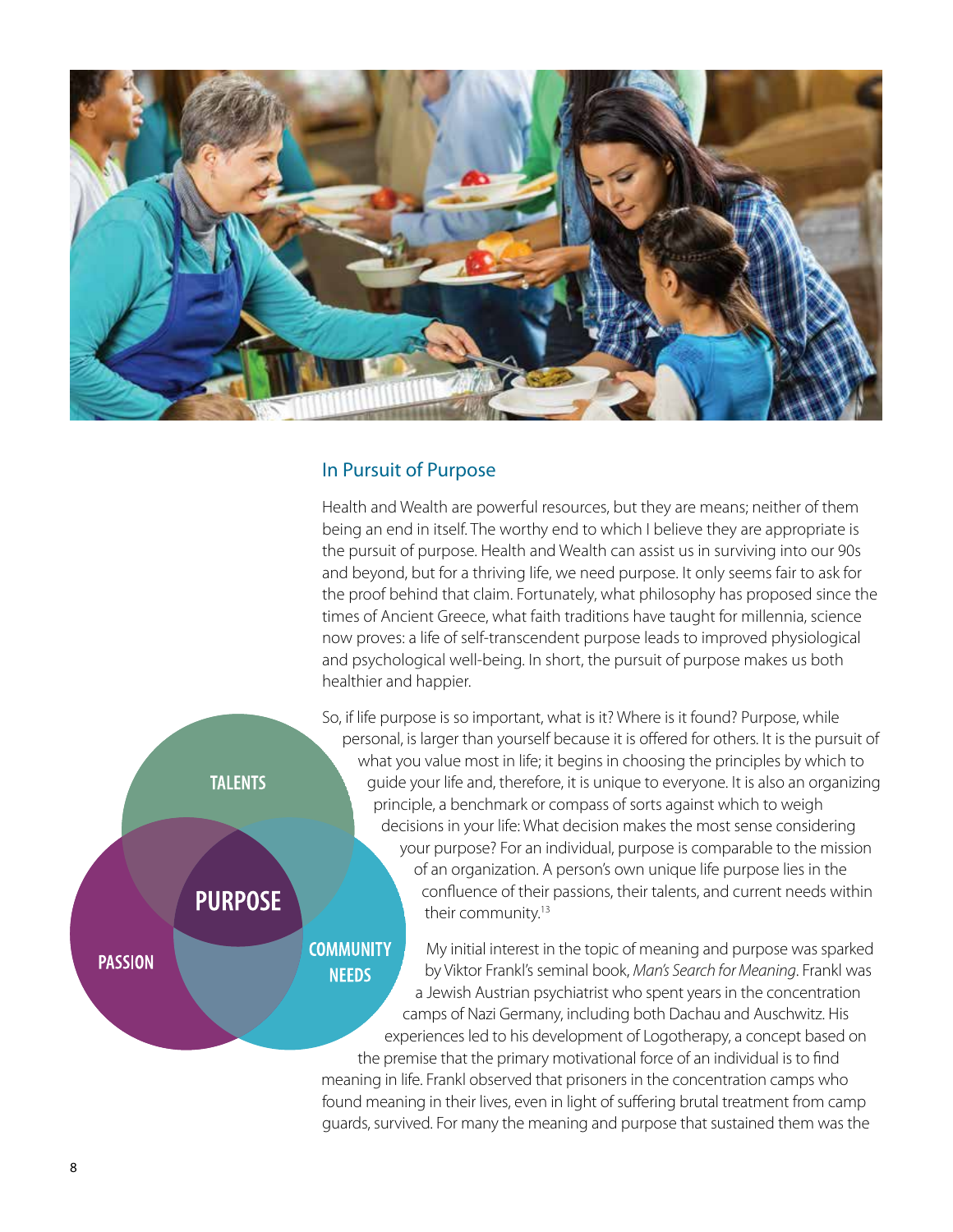hope of being reunited with their families. Those who could not find meaning lost hope and perished. "Woe to him who saw no sense in his life, no aim, no purpose, and therefore, no point in carrying on. He was soon lost."<sup>14</sup>

To demonstrate the effectiveness of Logotherapy outside the horror of a concentration camp environment, Frankl described the situation of an elderly general practitioner who was experiencing severe depression. He had lost his beloved wife two years earlier and could not overcome it. Frankl asked the man how his wife would have dealt with the situation had the timing of their deaths been reversed. The husband replied that she would not have been able to deal with that very well at all. Frankl pointed out to the man how surviving his wife's death saved her from going through the same grief he was experiencing. The husband, with this new interpretation, could then find meaning in his suffering and it ceased to be suffering, becoming instead an expression of love for his wife. Frankl reported that the man's disposition improved significantly.<sup>15</sup> The man demonstrated what philosopher Friedrich Nietzsche famously stated, "He who has a why to live can bear almost any how."

Frankl's writing struck a chord within me. It made sense that meaning and purpose would provide motivation, but I was not completely clear as to why; it took another Victor to provide that clarity. Victor Strecher is a professor at the University of Michigan School of Public Health and, like Frankl, came to his understanding of purpose and meaning through tragedy. In Strecher's case it was the loss of his daughter, Julia, at age 19. To deal with his loss Strecher committed himself to researching the foundations of meaning and purpose; he found them in ancient Greek philosophy.<sup>16</sup>

### The Philosophy Behind Purpose

Strecher explains that Aristotle proposed happiness as the ultimate purpose of human existence…but with a catch. He identified two types of happiness and our ultimate purpose is to pursue one type while limiting the other. *Eudaimonia* is happiness rooted in self-transcendence and is translated from Greek by some as "good spirit." It can be characterized as creating, or contributing to, something larger than oneself. Getting in touch with our "good spirit" requires self-reflection, which is not always a comfortable exercise, and therefore is often postponed for a "more appropriate time" (like…never).

*Hedonia*, the second type of happiness, is rooted in self-indulgence, the acquisition of short-term pleasure, which may be sought through power, status, wealth, possessions, physical attractiveness, popularity, admiration, or prestige.17 Aristotle taught that eudaimonia was the intended "best end" for human existence. Hedonia, he taught, was more appropriate for 'grazing animals;' it is the antithesis of eudaimonia. This is an especially interesting juxtaposition considering today's society which is so heavily influenced and distracted by consumerism.

Strecher cites a noteworthy quote from philosopher David Norton, "most of us today have no sense of an oracle within…Turning our backs to the void, we become infinitely distractible by outward things, prizing those that "demand" our attention. We secretly treasure the atmosphere of world crisis, for the mental ambulance-chasing it affords. Meanwhile we armor ourselves with mirrors to deflect the inquiring eyes

*A life of selftranscendent purpose leads to improved physiological and psychological wellbeing. In short, the pursuit of purpose makes us both healthier and happier.*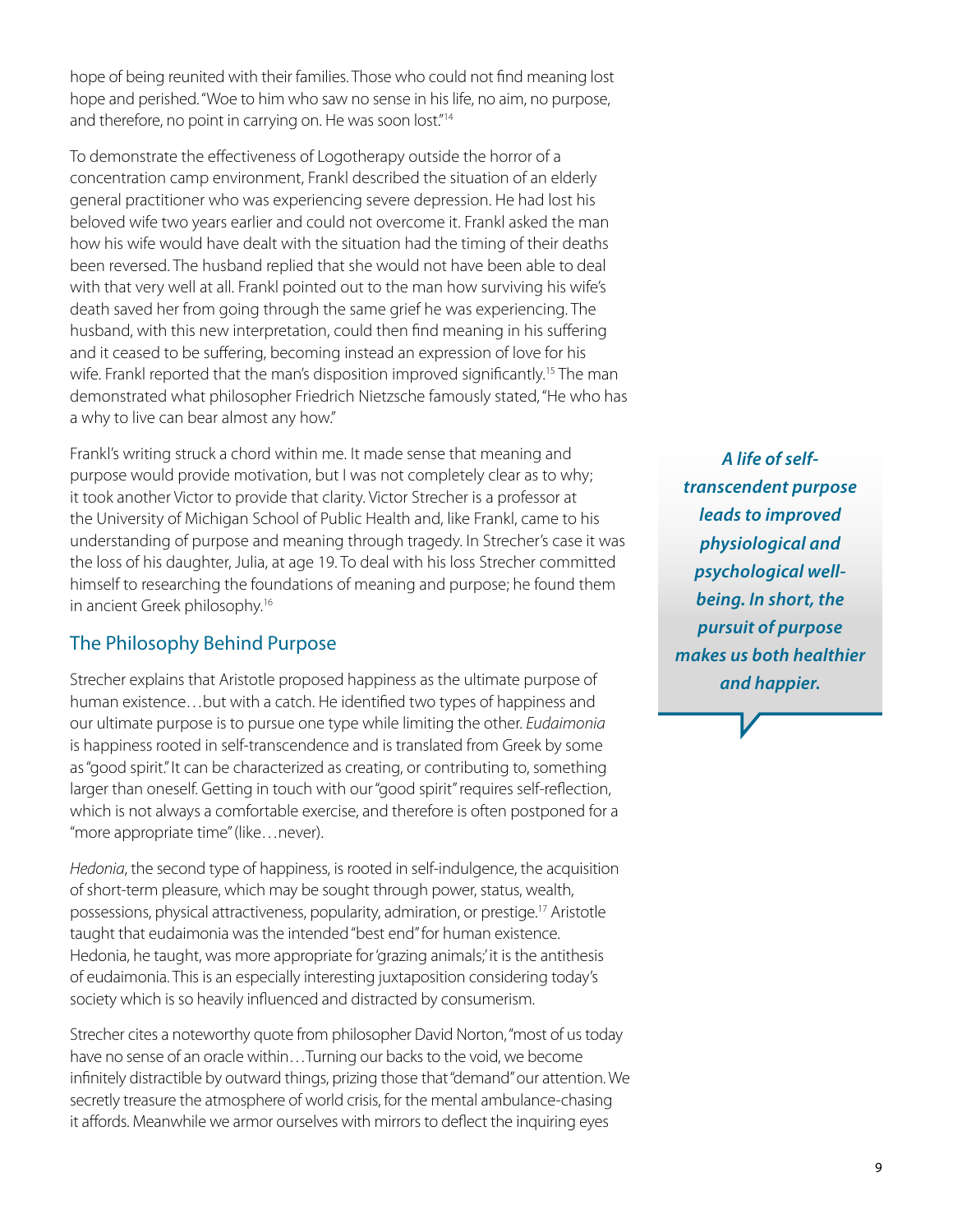

of others."18 Talk about hitting the nail on the head! I find myself regularly being distracted, often by being absorbed in the "news" of the day without considering that:

- It usually has very little impact on longer-term strategies, and
- I have no control over it.

*Because we now know humans experience better physical and psychological health outcomes when committed to a life purpose, it is fair to suggest we are wired for self-transcendent purpose.* 

Please don't think I am condemning keeping up with current events; I believe we all have a certain duty to be aware of the world around us. However, given the endless sources of media available at our fingertips, and that the constant need for content on a 24/7/365 basis lowers the standard of what qualifies as "news," at what point does it cease being "appraised of current events" and become "mental ambulance-chasing"? At what point do these distractions interfere with more important responsibilities in our lives? These are fair questions because they directly relate to our well-being and the answers should influence our behavior.

Aristotle's firm commitment to Eudaimonia was tantamount to the belief that humans are naturally wired for it. Fast forward 23 centuries and science is now able to confirm Aristotle's proposition. Because we now know humans experience better physical and psychological health outcomes when committed to a life purpose, it is fair to suggest we are wired for self-transcendent purpose.

#### The Science Behind Purpose

In 2009, Drs. Elizabeth Blackburn and Carol W. Greider were awarded the Nobel Prize in Medicine as a result of their discovery of telomerase, the enzyme that repairs and replenishes telomeres. Telomeres are structures at the ends of our chromosomes that protect them. They are associated with ageing and age-related diseases. Blackburn suggests thinking of them as the tips of shoelaces that keep the laces from fraying.<sup>19</sup> As we age our telomeres get shorter and we begin to show the signs of age. Skin cells die and we begin to see wrinkles. Hair pigment cells die and we begin to see gray. Telomere attrition has been attributed to increased cardio-vascular disease, increased incidence of Alzheimer's Disease, and increased incidence of certain cancers.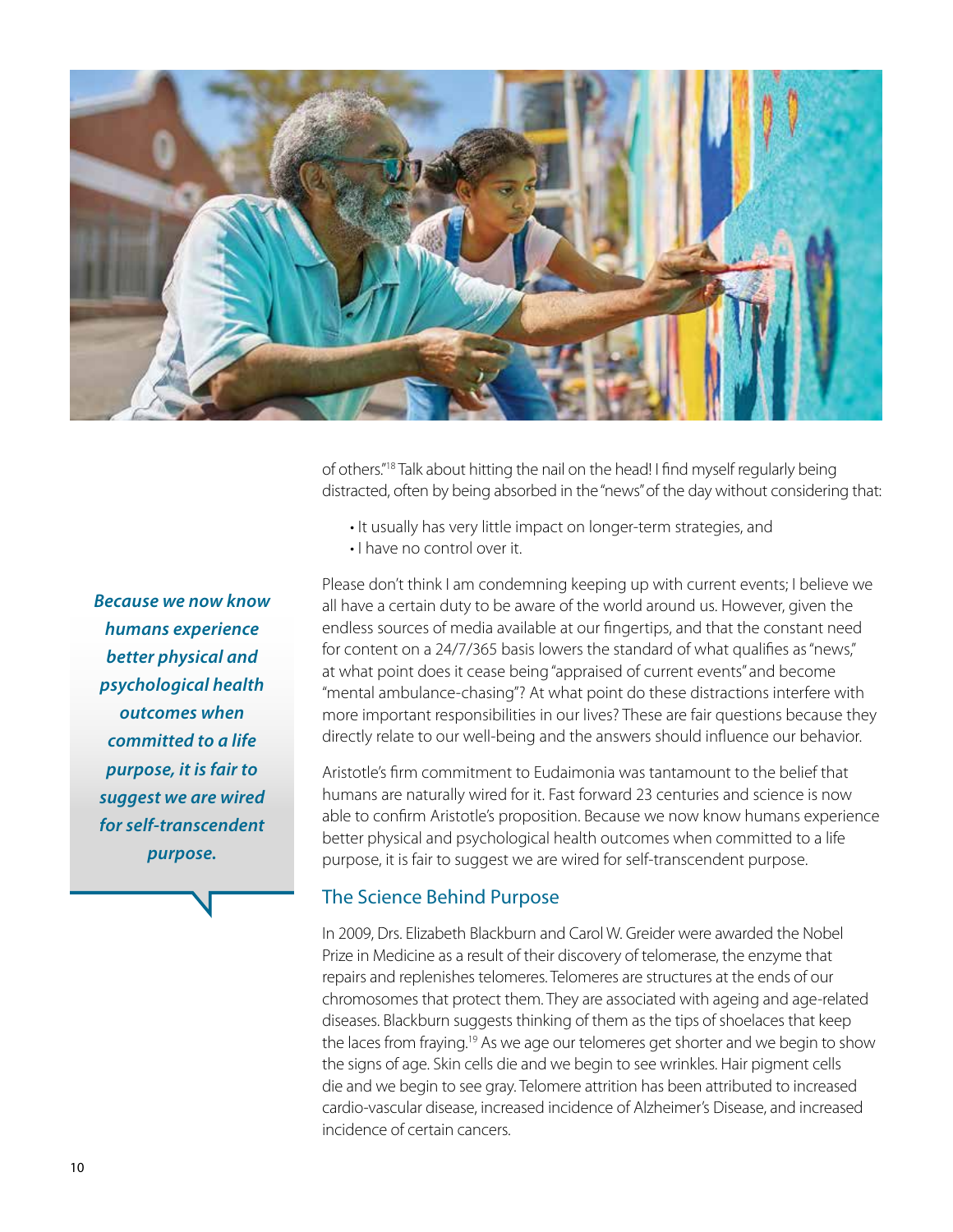This is where the work of Blackburn and her associates gets interesting. The enzyme telomerase reverses the attrition of telomeres; it slows down the ageing process. Blackburn cautions not to think of telomerase as a life-span extender as much as a health-span extender; more healthy years of life as illustrated in The Extended Journey version of Chapter 3.20

If telomerase has this wonderful effect on our health, how do we get more of it? Blackburn conducted additional telomere research on mothers of chronically ill children. These mothers were under a great deal of stress and the stress was having a detrimental effect on the telomeres of their chromosomes. Blackburn wanted to find out if a reduction of stress levels would have an opposite effect on the telomere attrition. She created a controlled experiment with these mothers and meditation. She found that the meditators did indeed create more telomerase than the control group. But she also found that the meditators were developing stronger purpose in their lives, and it was the purpose in their lives, not the meditation, that was associated with higher levels of telomerase.<sup>21</sup> Purpose enhanced the health of the meditating mothers, right down to their genes.

In another study, people with a low sense of purpose demonstrated a 2.4 times greater likelihood of developing Alzheimer's Disease than people with a high sense of purpose.<sup>22</sup> Yet another study showed people with a strong sense of purpose are also less likely to become depressed.<sup>23</sup> The list of physiological and psychological benefits from a strong sense of purpose goes on, and many of them will be discussed in future posts; but the science is clear: We are hardwired to benefit from a strong sense of purpose in our lives.

### Pulling It All Together

So, in Chapter 3 of our lives we are faced with our "Robert Frost Moment," which of the two diverging roads will we choose? *The Normal Glide Path* is easier, but it is also shorter in years and less pleasant due to the onset of chronic disease symptoms and lack of purpose. *The Extended Journey* is longer in years as well as more fulfilling and pleasant, but it is also more challenging due to the proactivity required to develop and maintain our health, wealth, and purpose. A very visible example of someone choosing *The Extended Journey* is Clint Eastwood.

Recently, my wife and I had dinner at the Mission Ranch in Carmel, California. It's a special place for us because we had our wedding rehearsal dinner there over 30 years ago. Also, it is owned by Clint Eastwood. During dinner I looked up on my smartphone that Clint will be 90 years old on his next birthday. I commented to my wife that Clint is clearly a person who chose the Extended Journey for his Chapter 3. Since turning 65 he has released 23 films in which he has either starred, directed, produced, or some combination of the three roles. In December of 2018 he was interviewed prior to the opening of his most recent film, *The Mule*. When asked if this movie was his swan-song, he simply replied, "I don't know, I just love what I do." He must have meant no by that answer; his next film, *The Ballad of Richard Jewell*, is due to be released in 2020. How does he keep up with this fast paced life?

For starters, he works at maintaining his health. Clint is a lifelong non-smoker, has been conscious of his health and fitness since he was a teenager, and practices

### *Health* **Span…**



#### **…Telomeres and Telomerase**

Telomerase is the enzyme that repairs and replenishes telomeres. Telomeres are structures at the ends of our chromosomes that protect them. They are associated with ageing and age-related diseases.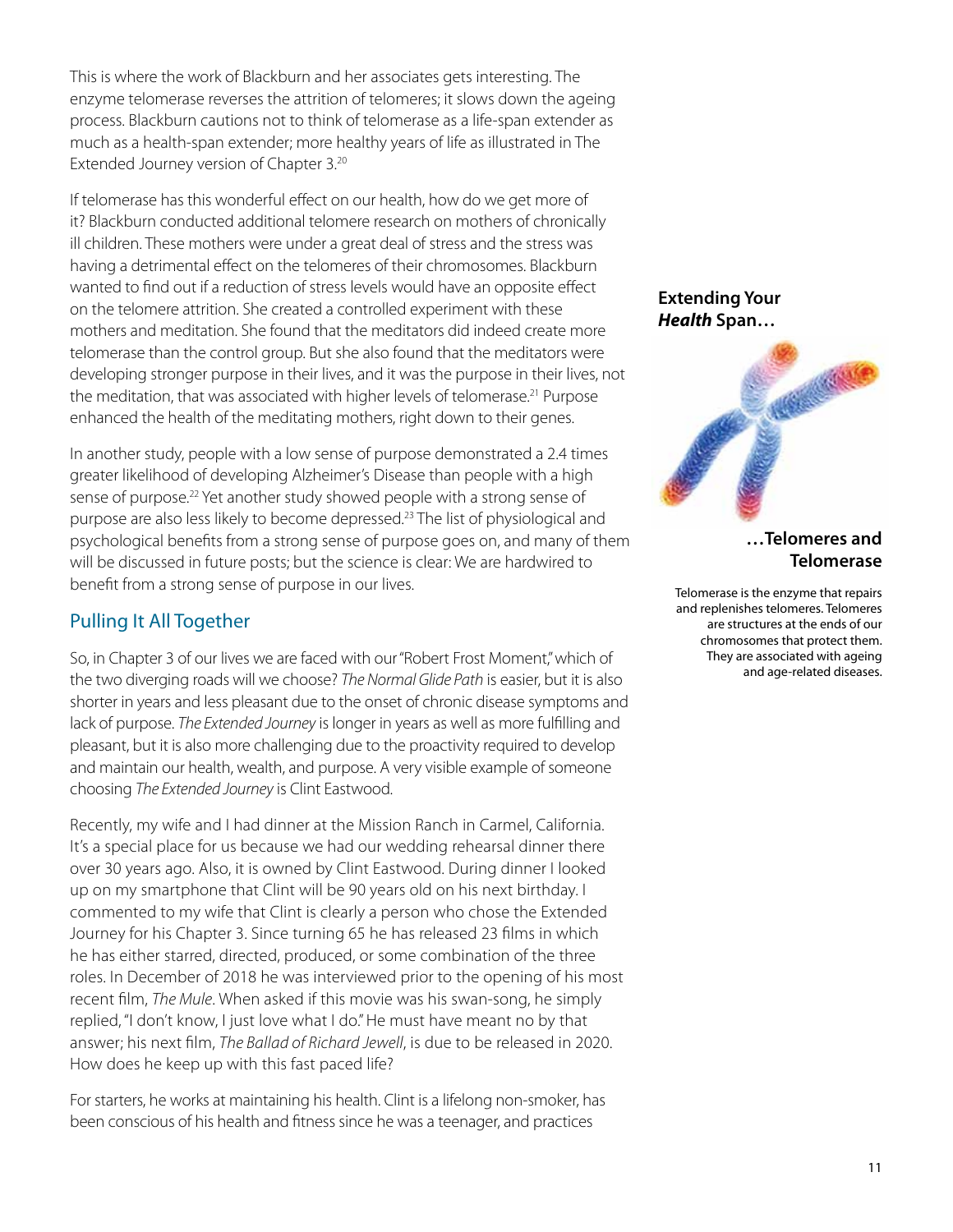

*Successfully navigating the road of The Extended Journey requires integrated planning which addresses each component concurrently, a strategic plan for successful ageing, for living life on your terms.*

healthful eating habits, even into his 80s. He practices daily transcendental meditation, and is renowned for being an obsessive health and fitness nut.<sup>24</sup> He is also a wealthy man; his net worth is reported to exceed \$300 million. Financial independence allows him to choose which projects, if any at all, he will pursue. Looking at the movies with which he has chosen to be involved in this late stage of his career though, it becomes clear that he loves telling relevant stories for our times that can have a positive impact on the world. He has a purpose that motivates him. I find it inspirational that a single person motivated by purpose can have a tremendous impact on others, even in *The Extended Journey* version of Chapter 3; and you don't have to be Clint Eastwood to do it. No doubt there are numerous people doing it right in your own community. It helps to have a plan though.

Because the three components of The Extended Journey in Chapter 3, *health, wealth, and purpose*, are interdependent upon each other, successfully navigating the road of The Extended Journey requires integrated planning which addresses each component concurrently, a strategic plan for successful ageing, for living life on your terms. Over the course of my career I have developed and refined a process, a standard of care for my clients to utilize with the professional service providers who help manage these three very important areas of their lives. I look at it as a template for your strategic plan for successful ageing. If this approach to Chapter 3 of your life is appealing to you, and you would like to discuss it further, I would welcome the opportunity. Sharing these concepts with others helps me pursue my professional mission: inspiring the pursuit of purpose in others. To the extent that I am successful in my mission, my vision of an intentionally engaged community comes closer to being a reality. When communities are intentionally engaged, they become more inspiring; more inspiring communities encourage the pursuit of purpose, and a beautiful ascending spiral lifting our collective *game* to the next level is launched.

I hope you will join me in The Chapter 3 Project. Until next time,

Be well!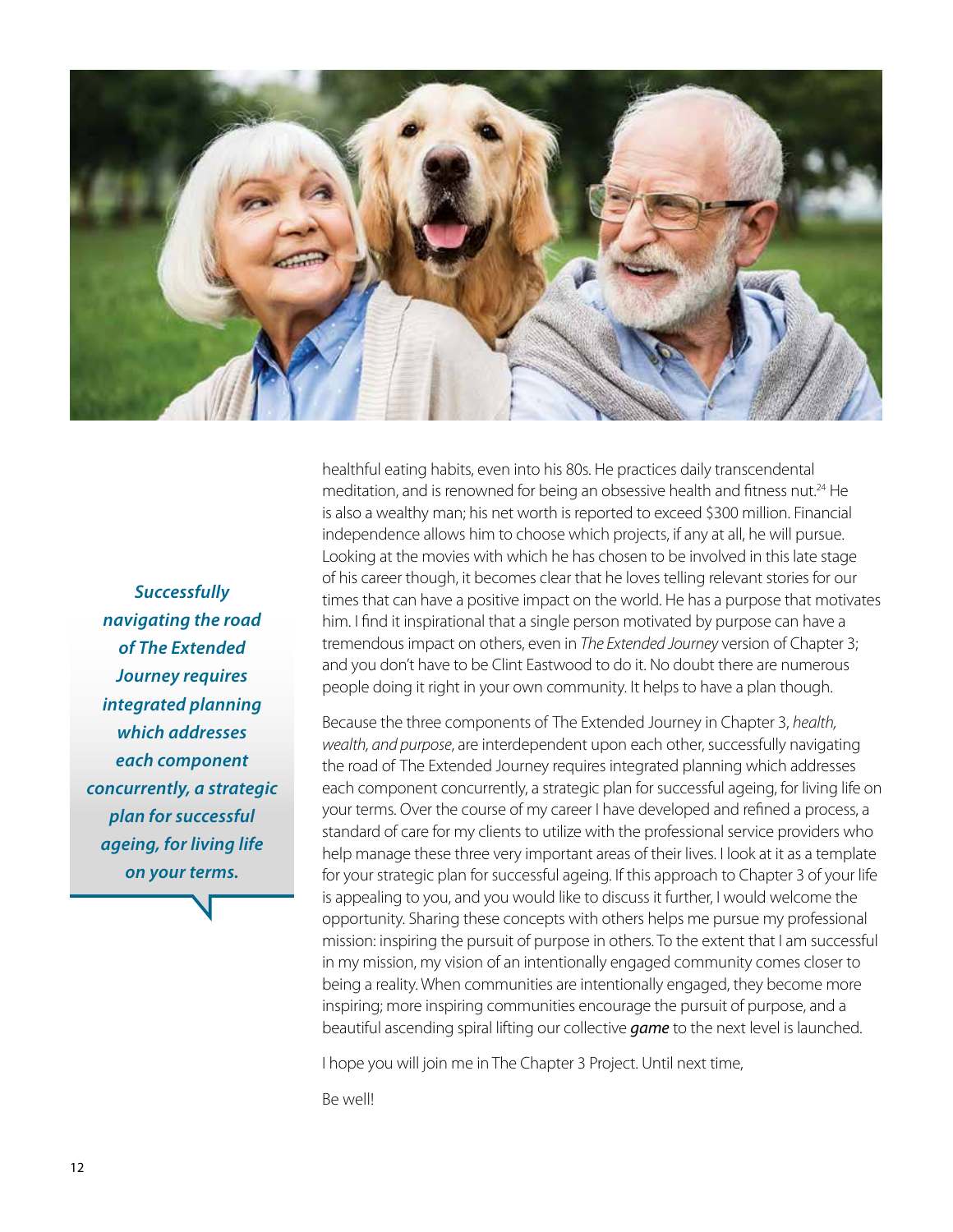#### About Dan Cairns

Dan Cairns is a financial advisor with Baird in Sacramento, California. He holds the Certified Financial Planner™, Certified Investment Management Analyst, Certified Private Wealth Advisor, and Retirement Income Certified Professional credentials. His professional mission is to inspire the pursuit of purpose in others.

To discuss any questions specific to your own wealth management situation you can reach Dan directly by email at dcairns@rwbaird.com or by phone at (916) 563-2030.

You can learn more about Dan at www.dancairnsbaird.com.

Dan Cairns, 300 University Avenue, Suite 200, Sacramento, CA 95825 **<sup>o</sup>** 916.563.2030 | **c** 916.215.9282 | **tf** 888.792.7451 dcairns@rwbaird.com | www.dancairnsbaird.com



#### **Footnotes:**

- 1. My intent is to explore these questions and others aspects of the concept in a "TED Talk"-style essay quarterly. On a weekly basis I will be posting shorter videos supporting my ideas.
- 2. A stage of life I informally call "Chapter 3", I will share more on this idea shortly.
- 3. My wife, Debbie, and I have three adult children; my educational background is in finance, economics, and education.
- 4. While the history of pensions goes back to Roman Legionaries (because they risked their lives for the empire), the concept of private citizens being able to stop working and still receive an income was popularized by the industrialized West.
- 5. It was a political maneuver, a response to the rising popularity of his socialist opponents.
- 6. Ward BW, Schiller JS, Goodman RA. Multiple Chronic Conditions Among US Adults: A 2012 Update. Prev Chronic Dis 2014;11:130389
- 7. https://www.cdc.gov/chronicdisease/about/index.htm
- 8. I will address this concept in more detail in future posts.
- 9. https://www.managedhealthcareconnect.com/article/one-thirddementia-may-be-preventable
- 10. In future posts I will discuss what that entailed further.
- 11. It has been my experience that disclosure documents are written by attorneys who, in an effort to be precise, oftentimes use language that is confusing to people who are not themselves legal professionals.
- 12. There can be certain cases where this holistic approach is not best suited for a client's needs.
- 13. Community in this context is a group of people sharing common interests. Communities vary in scope of size and could include your family, a group of friends, your neighborhood, church, town, state, country, or even the global community. Your purpose is the contribution you desire to give your community.
- 14. V. Frankl, Man's Search for Meaning (Boston: Beacon Press, 2006): 76
- 15. Ibid, 112
- 16. Strecher details those findings in his book, Life on Purpose: How Living for What Matters Most Changes Everything (Harper One, 2016).
- 17. V.J. Strecher, On Purpose: Lessons in Life and Health from the Frog, the Dung Beetle, and Julia (Dung Beetle Press, 2013): 73
- 18. V.J. Strecher, Life on Purpose: How Living for What Matters Most Changes Everything (Harper One, 2016): 27
- 19. https://www.ted.com/talks/elizabeth\_blackburn\_the\_science\_of\_ cells\_that\_never\_get\_old
- 20. Ibid
- 21. Ibid
- 22. P.A. Boyle, A.S. Buchman, R.S. Wilson, L. Lu, J.A. Schneider, and D.A. Bennet, "Effect of Purpose in Life on the Relation Between Alzheimer Disease Pathologic Changes on Cognitive Function in Advanced Age", Archives in General Psychiatry 69, no. 5 (2012): 499-505
- 23. A.M. Wood and S. Joseph, "The Absence of Positive Psychological (Eudemonic) Well-Being as a Risk Factor for Depression: A Ten-Year Cohort Study", Journal of Affective Disorders 122 (2010): 213-17
- 24. https://www.healthfitnessrevolution.com/clint-eastwood-workout